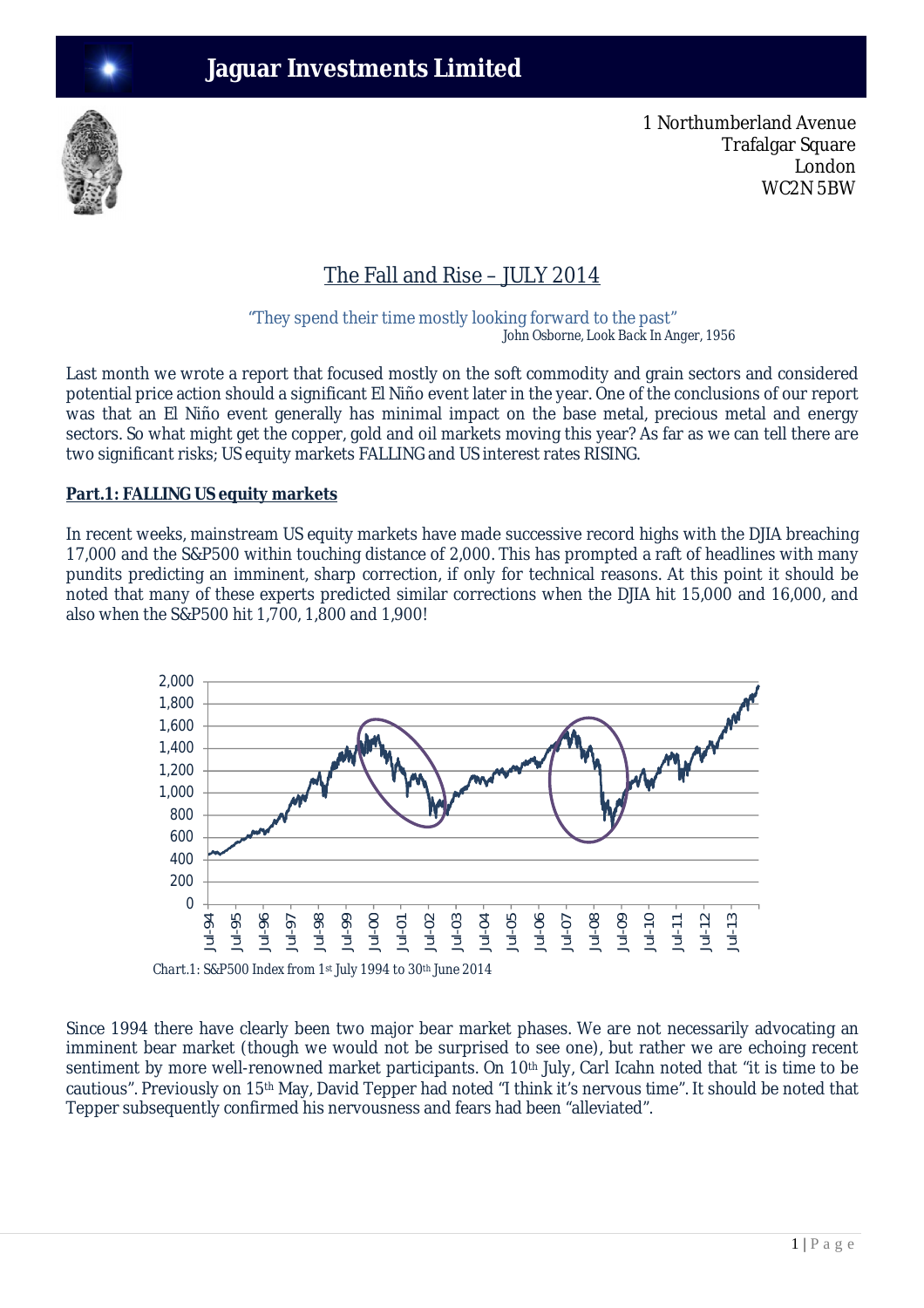Perhaps more seriously;

#### "…it is hard to avoid the sense of a puzzling disconnect between the markets buoyancy and underlying economic developments…" *Bank of International Settlements, 84th Annual Report, 29th June 2014*

We are more of the opinion that there could be a very sharp, short-term sell-off that sparks a mini-rout. Aside from any technical issues, we believe there is a degree of complacency in the markets that is perhaps misplaced. Chart.2 below shows the performance of the S&P500 since early 2012 set against the performance of the VIX. The VIX is widely portrayed as a "fear" index but the reality is that it reflects option demand – it is after all a measure of S&P500 volatility. In "dangerous" market conditions it more accurately reflects PUT option demand as investors look to buy downside protection for long-only portfolios.



*Chart.2: S&P500 Index vs. S&P VIX from 1st January 2012 to 30th June 2014*

You can see that each time the S&P500 has had a sell-off, the VIX has spiked but each spike is getting shorter and shorter implying less and less concern on each sell-off. Consequently the VIX has dribbled away in recent months to the lowest levels since early 2007 (pre-financial crisis). Chart.3 below shows the VIX over the last ten years;



 *Chart3: S&P VIX from 1st July 2004 to 30th June 2014*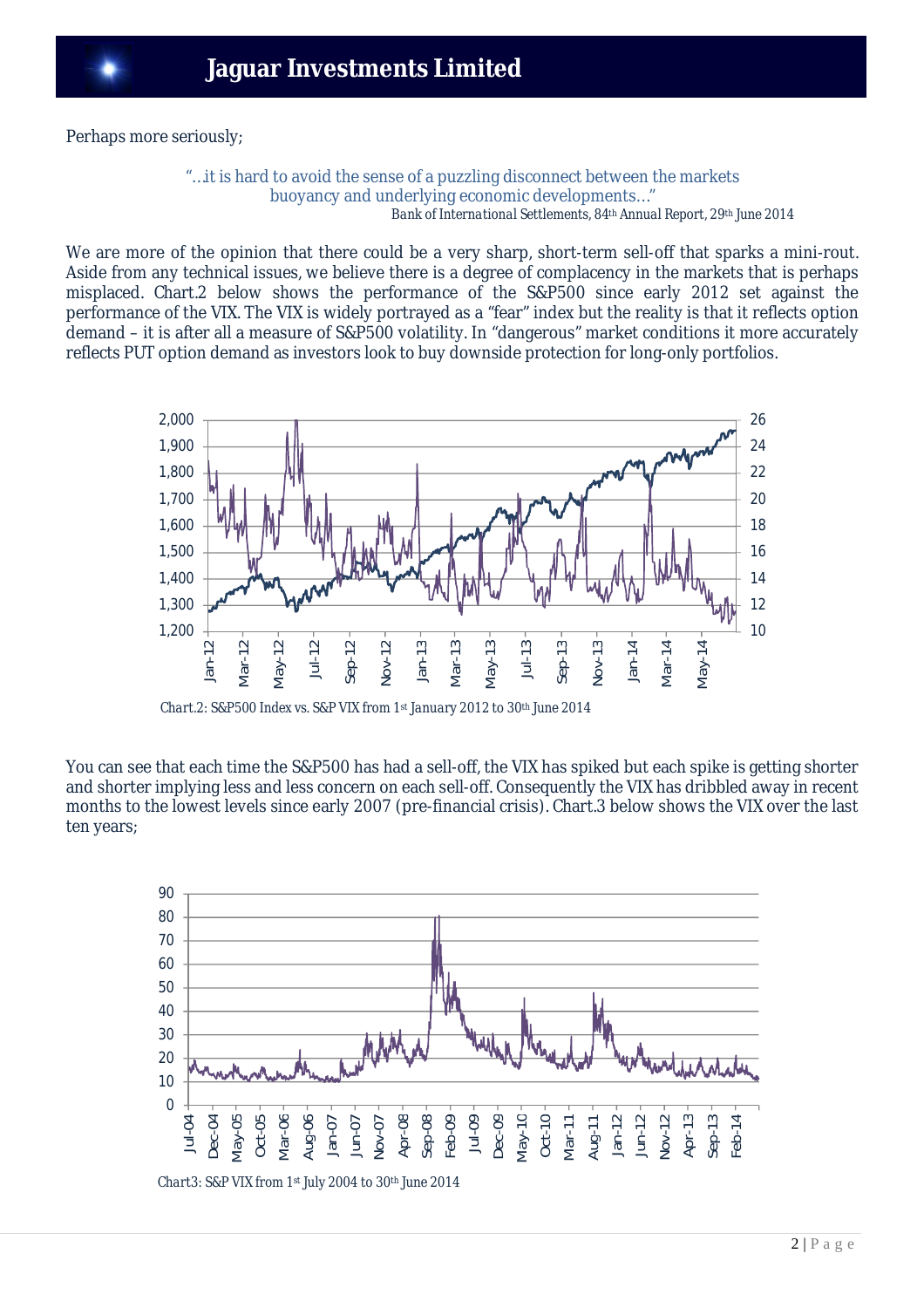Of the 2583 trading days since 1st July 2004, the VIX has closed below the psychological 10 level on just four occasions.

So how many times has the S&P500 had downside mini-crashes? Chart 4, below, shows the rolling 5 day percentage change over the last twenty years;



Aside from the slew of occasions in late 2008 / early 2009 as Lehman imploded and the financial crisis exploded, there has been just one occasion on which the S&P500 dropped more than 10%. That was back in August 2011 as the Standard & Poors ratings agency cut the US credit rating for the first time ever from AAA to AA+. The market had already started to slip ahead of the announcement; in mid-July the S&P500 had been trading around 1350 but by end of July / early August the market was trading around 1300. The downgrade was announced after hours on 5th August (a Friday) and by Mondays close the market was at 1120 – see Chart.5 below;



*Chart5: 5 day decline of 13%, from 1287 on 1st August to 1119 on 8th August*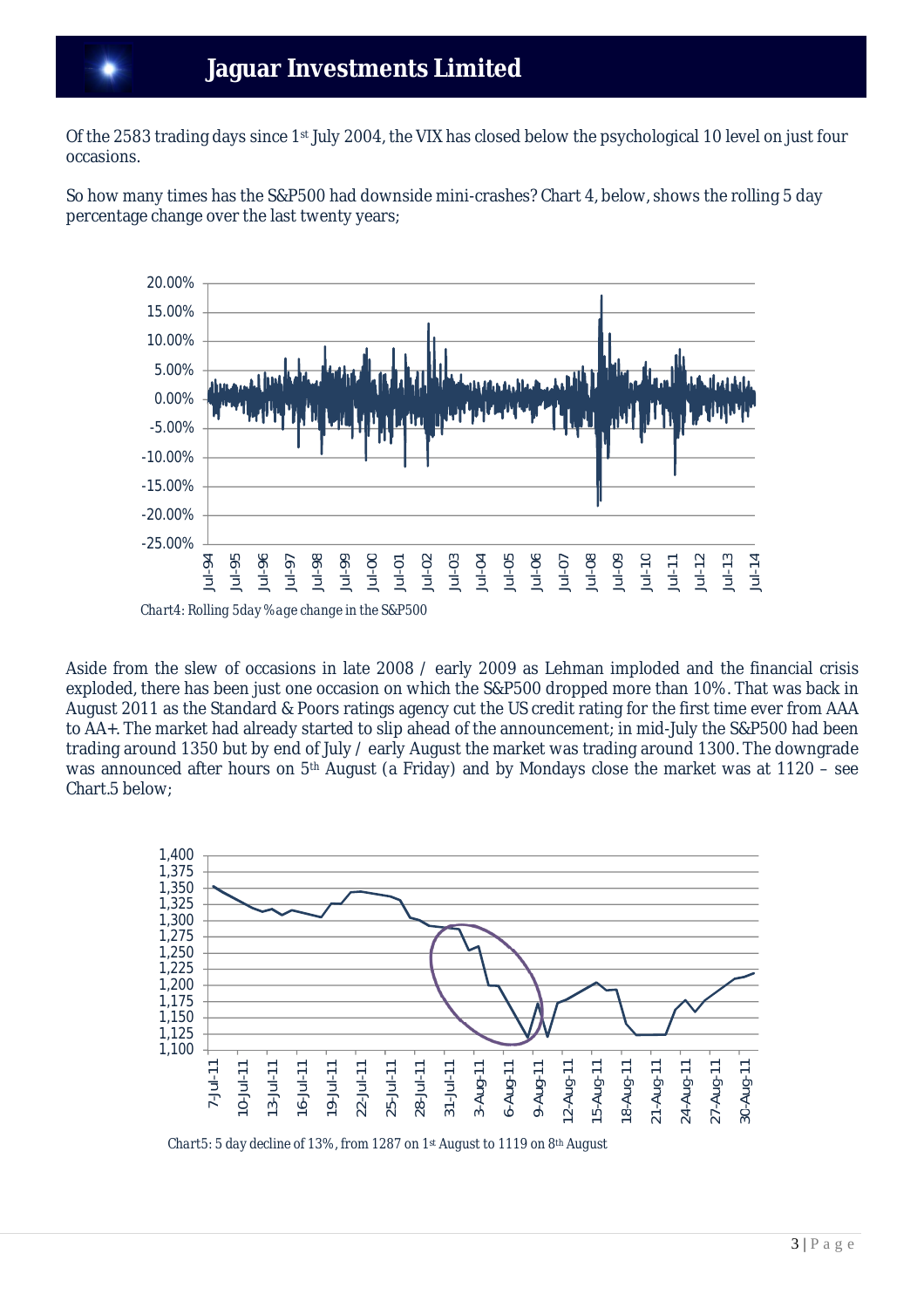The question is how did the copper, gold and oil markets fare in that period? Fig.1 below shows the price action of the three commodities at that time;

|                                                         | Close on 1 <sup>st</sup> Aug 2011 | Close on 8th Aug 2011 | %age change |
|---------------------------------------------------------|-----------------------------------|-----------------------|-------------|
| LME Copper (3m)                                         | 9650.00                           | 8781.00               | Down 9.0%   |
| Spot Gold (pm fix)                                      | 1623.00                           | 1693.00               | Up 4.3%     |
| <b>NYMEX WTI (Active)</b>                               | 94.89                             | 81.31                 | Down 14.3%  |
| Fig. 1: Price performance of three flagship commodities |                                   |                       |             |

Unsurprisingly industrial commodities fell, while "safe haven" gold rallied.

Did the same pattern hold back in 2008? The worst 5 day decline in the S&P500 in that period (indeed the worst period in the last twenty years) was the 17.40% loss as shown in Chart.6 below;



*Chart6: 5 day decline of 17%, from 911 on 13th November to 752 on 20th November*

Fig.2 below shows the price action of the three commodities at that time;

|                                                        | Close on 13th Nov 2008 | Close on 20th Nov 2008 | %age change |
|--------------------------------------------------------|------------------------|------------------------|-------------|
| LME Copper (3m)                                        | 3670.00                | 3480.00                | Down 5.2%   |
| Spot Gold (pm fix)                                     | 713.50                 | 738.00                 | Up $3.4\%$  |
| <b>NYMEX WTI (Active)</b>                              | 58.24                  | 49.62                  | Down 14.8%  |
| Fig.2: Price performance of three flagship commodities |                        |                        |             |

The same pattern holds – industrial commodities fell, while "safe haven" gold rallied.

We believe that these positive correlations will hold should US equities experience a similar (c10%) shortterm correction. Our preferred trades in this instance, basis current market positioning, would be to short copper and WTI and remain neutral on gold.

"The two worst strategic mistakes to make are acting prematurely and letting an opportunity slip"  *Paulo Coelho, The Manual Of the Warrior of Light, 1997*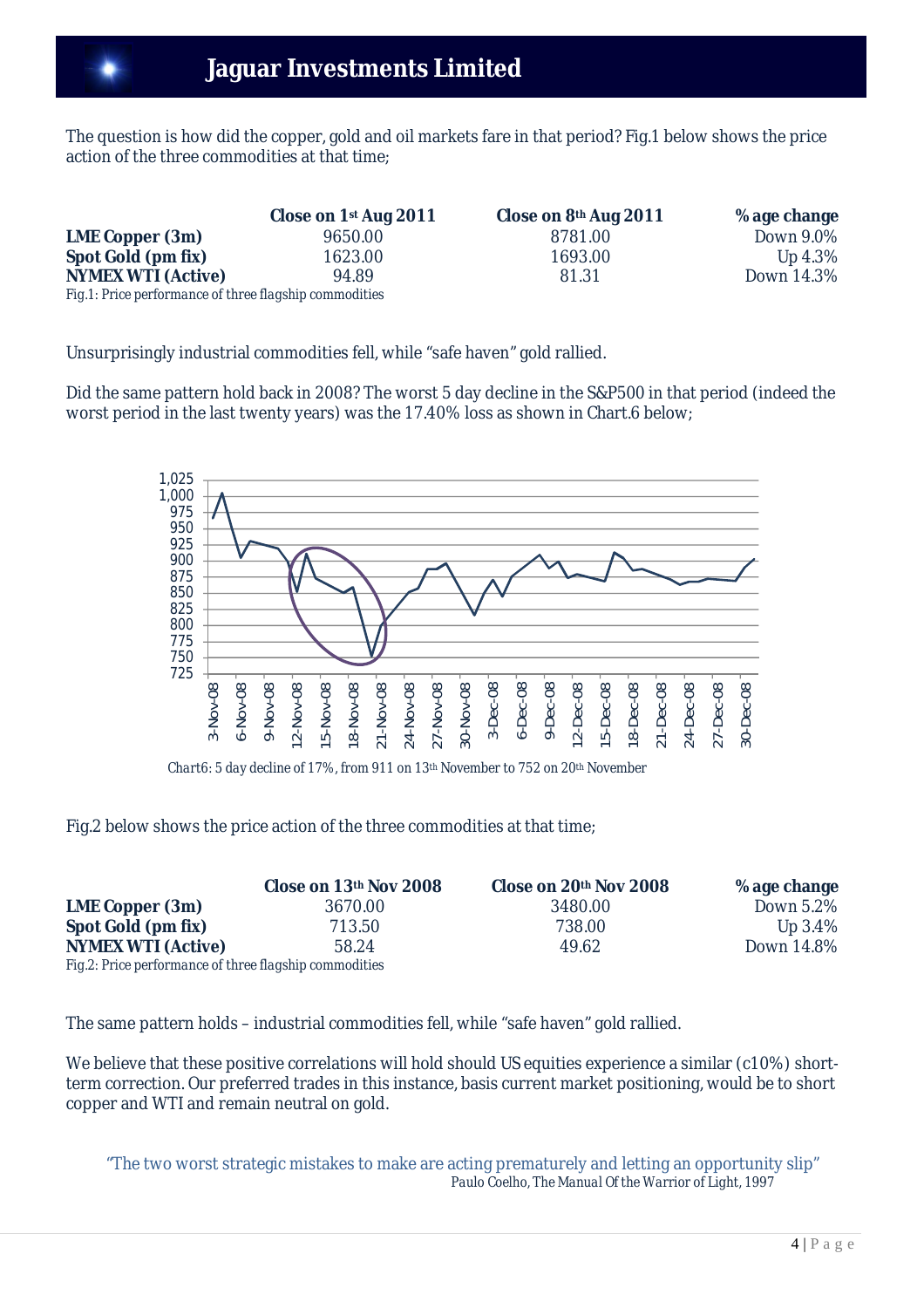#### **Part.2: RISING US interest rates**

There seems no doubt that at some point the Federal Reserve will have to raise their Fed Funds rate from the record lows that have held since December 2008. The critical question, as in all trading of course, is when. The current market consensus is that it will happen at some point between late 2014 and early 2016. But what happens to our three commodities when rates rise? There have been three tightening cycles in the last twenty years, as shown in Chart.7 below;



| Cycle $#1$ : | Feb'94 rates raised from 3.00% to 3.25%. Last tightening Feb'95 at 6.00% |  |  |
|--------------|--------------------------------------------------------------------------|--|--|
|              |                                                                          |  |  |
|              |                                                                          |  |  |

- Cycle #2: Jun'99 rates raised from 4.75% to 5.00%. Last tightening May'00 at 6.50%
- Cycle #3: Jun'04 rates raised from 1.00% to 1.25%. Last tightening Jun'06 at 5.25%

In each case, the industrial metals rose significantly as shown in Fig.3 below. Gold barely moved on the first two occasions but rose sharply on the third;

**End Jan'94 to End Feb'95 LME Copper (3m)** Up 50.2% Up 26.1% Up 264.6% **Spot Gold (pm fix)** Down 0.4% Up 1.4% Up 66.1% **NYMEX WTI (Active)** Up 21.7% Up 72.2% Up 78.8% *Fig.3: Percentage Price Change of three flagship commodities* 

**End May'99 to End May'00**

**End May'04 to End Jun'06**

We believe that these positive correlations will hold when US interest rates finally rise. Our preferred trades in this instance would be to establish medium-term length in copper and WTI.

> "A pessimist sees the difficulty in every opportunity; an optimist sees the opportunity in every difficulty"  *Winston Churchill, 1921*